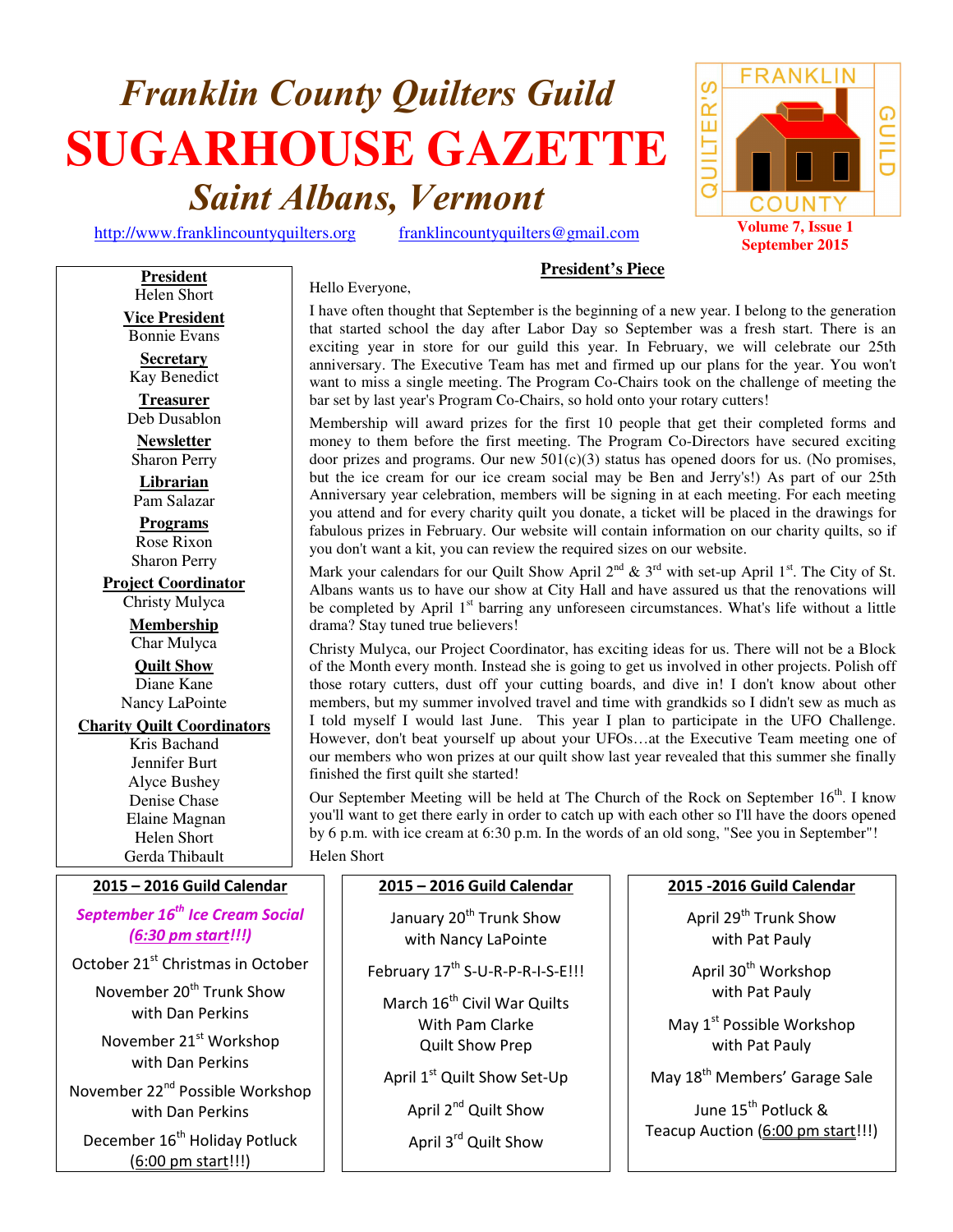#### **FRANKLIN COUNTY QUILTERS GUILD**  Minutes of June 17, 2015

Present: Total attended 53.

Business meeting called to order at 7:05 p.m. by Helen Short, President, after a pot luck supper and shopping for the teacup auction.

**Secretary's Report** for May meeting: Motion to accept by Rita Dean, seconded by Jean Anne Branch

**Treasurer's Report** for June: Motion to accept by Linda Nadeau, seconded by Gerda Thibault

**Slate of Officers** for 2015-2016: Motion to accept by Mary King, seconded by Nanc Ekiert. All 2015- 2016 Officers were elected by unanimous vote.

#### **Charity Quilt and Raffle quilt** -

- A letter of request for the 2016 Charity Quilt was received from Martha's Kitchen. Motion to accept by Sharon Perry, seconded by Carolyn Kittell
- Nanc Ekiert, Gerda Thibault, and Linda Nadeau volunteered to make the 2017 Charity Quilt.
- Rita Dean, Helen Short, and Elaine Magnan volunteered to make the 2017 Raffle Quilt.

**Bylaws Revision -** Motion to adopt the bylaws as presented at the May meeting by Sharon Perry, seconded by Bonnie Evans. Bylaws were adopted by unanimous vote.

**Programs** - Sharon Perry reviewed plans she and Rose Rixon have made for our 25th anniversary year next year. Each monthly meeting will be a celebration, with the February meeting not to be missed!

**Quilt Show** - Nadine Froebel and Carolyn Kittell volunteered to work together on publicity.

#### **Membership**

- Char Mulyca announced that she plans to email the membership form to members in early August. The first 15 people to print the form and mail it to her with their annual dues will win a prize!
- Next year, the guild roster will be on our closed Facebook page. New members will be added as they join.

## **Monthly Drawings**

• Door Prize: Deb Dusablon

- Charity Quilts: Gerda Thibault, Shirley Babcock, and Sandra Maynard
- Block of the Month for the June block: Helen Short and Nancy Orcutt
- Block of the Month for the whole year: Denise Chase, Carol Stanley, and Nadine Froebel

#### **Program**

- Teacup Auction \$249 raised.
- Special Raffle \$156 raised. Carol Mahoney won the batik fabric & machine quilting (Bonnie Evans) for the finished product. Kay Benedict won two tickets to the Bonnie Hunter lecture at VQF & a Bonnie Hunter book.

#### **Show and Tell**

**Next meeting** - Wednesday, September 16, 2015

Meeting adjourned at 8:30 p.m. Minutes submitted by Kay Benedict, Secretary



*…and many more!!!*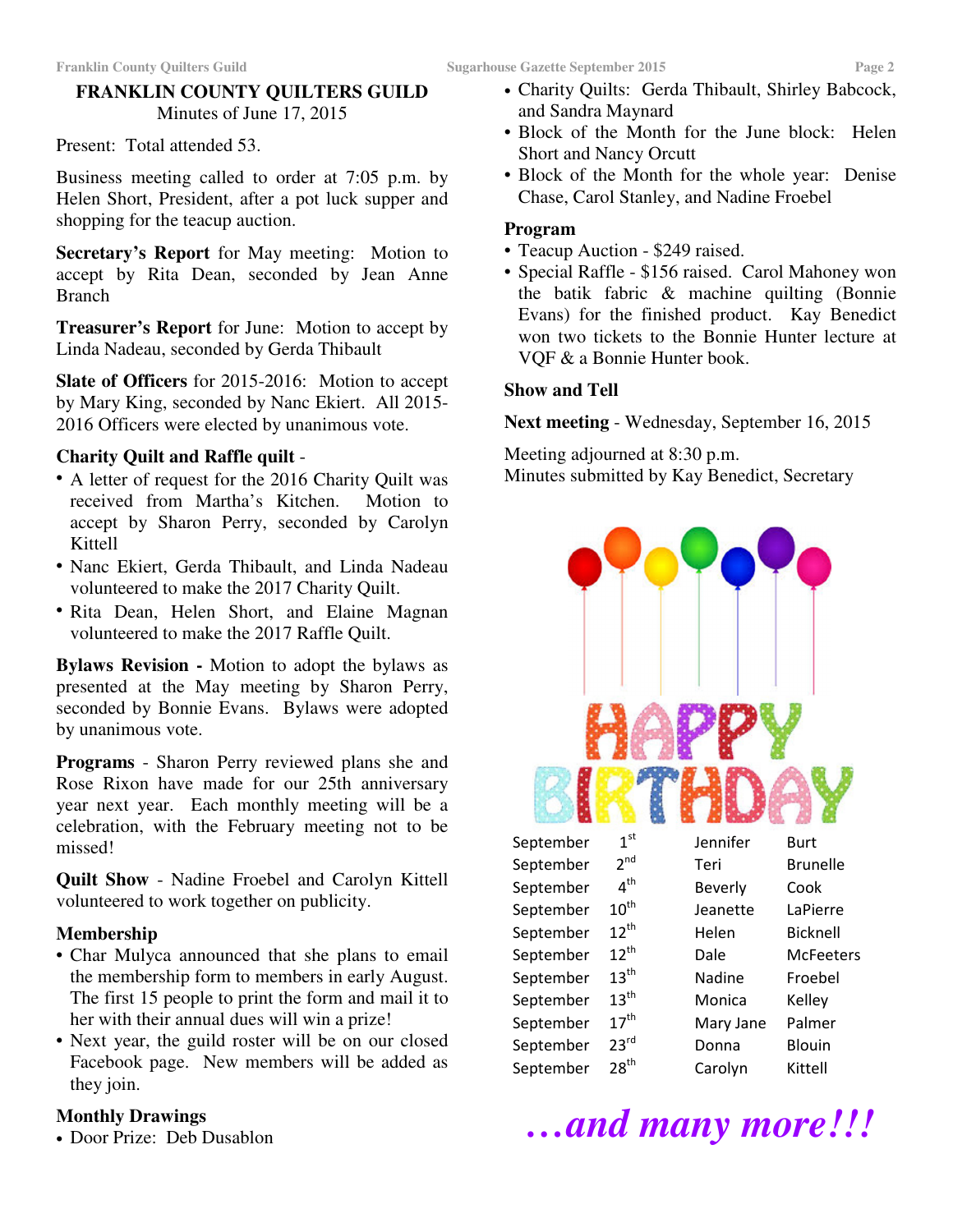## **FRANKLIN COUNTY QUILTERS GUILD**  Executive Team Meeting Minutes of August 26, 2015

Present: Helen Short, Alyce Bushey, Christy Mulyca, Char Mulyca, Nancy LaPointe, Diane Kane, Bonnie Evans, Rose Rixon, Sharon Perry, Elaine Magnan, Kay Benedict

Meeting called to order at 6:30 p.m. by Helen Short, President

## **Programs**

September 16 - Ice cream social

October 21 - Christmas in October (demos by guild members)

November 20 (Friday) - Dan Perkins trunk show (certified Deb Tucker instructor) + Saturday workshop and possible Sunday workshop

December 16 - Pot luck supper and gift exchange

January 20 - Nancy LaPointe trunk show

February 17 - 25th Anniversary birthday celebration with lots of surprises!

March 16 - Pam Weeks trunk show (Civil War quilts)

April 29 (Friday) - Pat Pauly trunk show (modern quilter) + Saturday workshop and possible Sunday workshop

May 18 - Members' garage sale

June 15 - Pot luck supper and teacup auction

## **Membership**

- There will be prizes for the first 15 registrations.
- There will be an attendance list at each meeting.
- The roster will be emailed or put on our closed Facebook page. Only a few hard copies will be printed.
- Members will make their own nametags for the year.

## **Quilt Show**

- The show is scheduled for the first weekend of April, 2016 (Saturday April 2 and Sunday April 3), with setup on Friday April 1. City Hall and the poles have been reserved.
- The entry form will be distributed at the September meeting, and there will be early entry challenges in October and February.

• The challenge quilt will honor our 25th anniversary. Each quilt must measure 25" x 25". Each quilt must use a recognizable portion of the silver fat eighth to be provided to each participant for \$1.00. Otherwise, any other colors, any design, and any techniques may be used.

## **Projects**

Monthly projects will include a scrap exchange, nametags, a couple of BOMs, and a mystery quilt.

## **Charity Quilts**

- Elaine Magnan and Alyce Bushey reported that there were more quilts turned in for Home Health last year than ever! Preferred size is lap size (ideally 38"-42" wide x 46"-54" long).
- Someone from Home Health will be invited to speak for 5-10 minutes at the October meeting.

## **Raffle/Charity Quilt**

- 2017 Raffle Quilt will be disappearing hourglass pattern.
- 2016 Raffle Quilt and 2016 Charity Quilt are already in progress. Martha's Kitchen, the 2016 recipient, is already printing tickets to begin selling.

## **New Business**

The guild made \$300 from the sale of four of our covered bridge patterns that were featured on Bonnie Hunter's blog. As a thank you to Bonnie, Sharon Perry suggested that some members might like to make an "H block" for her (one of Bonnie's current projects). Sharon will distribute the paperpiecing pattern at the September meeting.

Meeting adjourned at 8:20 p.m. Minutes submitted by Kay Benedict, Secretary

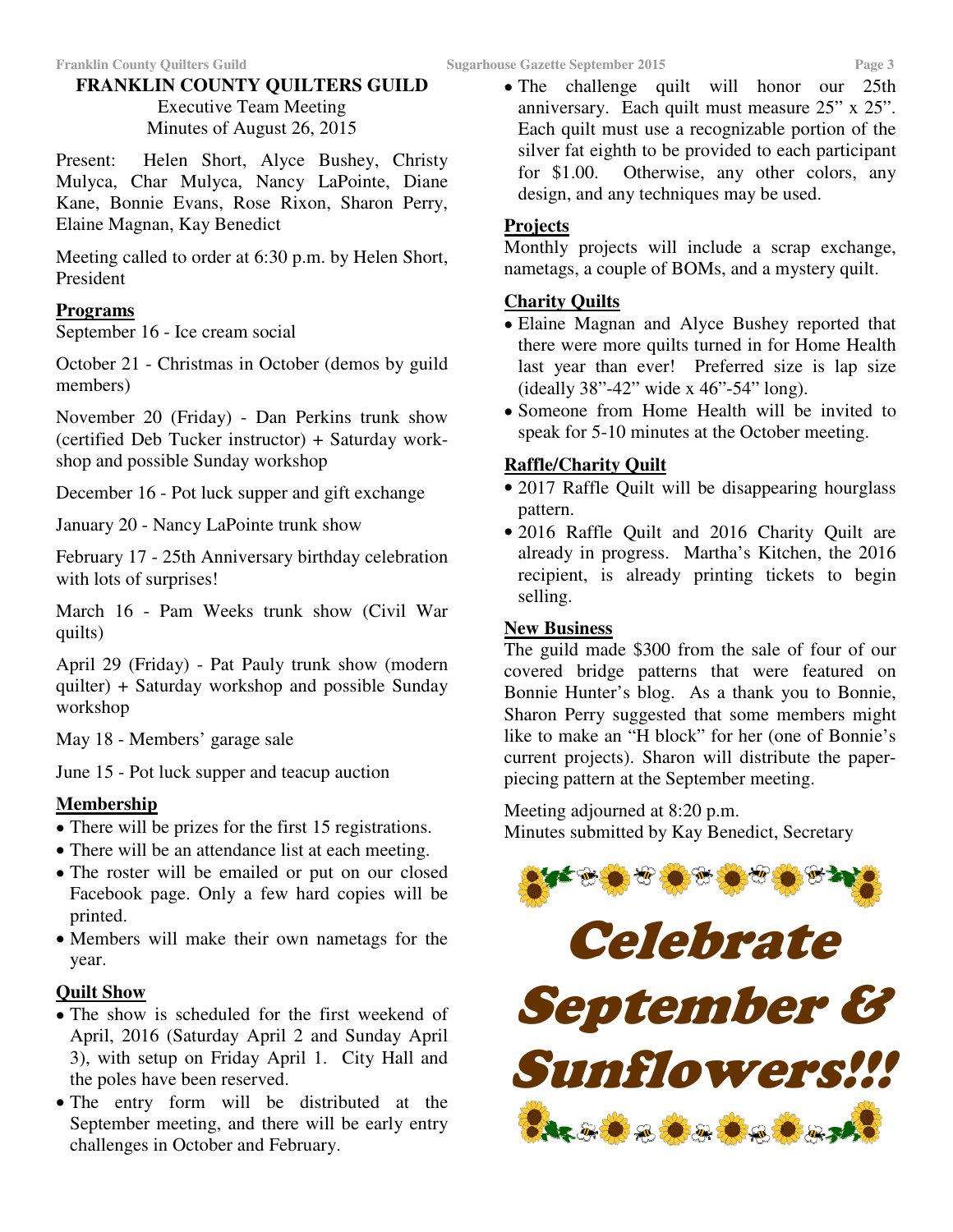## **TREASURER'S REPORT FOR SEPTEMBER 2015**

## **FRANKLIN COUNTY QUILTERS GUILD Treasurer's Report -- September 16, 2015**

| <b>Opening Balance</b>                   |                              |                    | \$3,223.68 |
|------------------------------------------|------------------------------|--------------------|------------|
| <b>Funds collected</b>                   |                              |                    |            |
| <b>Tea Cup Auction</b>                   |                              | \$249.00           |            |
| <b>Special Raffle</b>                    |                              | \$157.00           |            |
| Martha's Kitchen donation                |                              | \$40.00            |            |
| <b>Quilt Pattern sales</b>               |                              | \$225.00           |            |
| Sandra Palmer donation                   |                              | \$80.00            |            |
|                                          | <b>Total Funds Collected</b> | \$751.00           |            |
|                                          |                              | Sub-Total          | \$3,974.68 |
| Funds paid out                           |                              |                    |            |
| Church of the Rock, Aug & Sep rent       |                              | \$80.00            |            |
| Gerald Perry, Room set-up for Aug & Sep  |                              | \$70.00            |            |
| Bonnie Evans, Guild misc                 |                              | \$82.80            |            |
| Helen Short, Copies                      |                              | \$4.24             |            |
| Christy Mulyca, BOM copies for Apr & May |                              | \$21.20            |            |
| Martha's Kitchen, Donation               |                              | \$40.00            |            |
| Jo-Ann's, QS prize                       |                              | \$47.99            |            |
| St. Albans City Hall, QS 2016 rental     |                              | \$300.00           |            |
|                                          | <b>Total Funds Paid Out</b>  | \$646.23           |            |
|                                          |                              | <b>Grand Total</b> | \$3,328.45 |

2015 YTD Collections: \$3133.55

Respectfully submitted, Deborah L. Dusablon, Treasurer

## **GUILD WEBSITE NOW HOME TO FRANKLIN COUNTY BARN QUILT TRAIL**

Some members may already know, but others may not…the FCQG website's home page has a link to the Franklin County Barn Quilt Trail which resides on the guild website. You can check out the barn quilt trail here: http://www.franklincountyquilters.org/fcbqt/index.html.

*Deadline for articles for next newsletter:* 

**Wednesday, September 23rd, 2015** 

Please email articles to Sharon Perry, vtquilter@gmail.com, or mail to PO Box 517, Montgomery Center VT 05471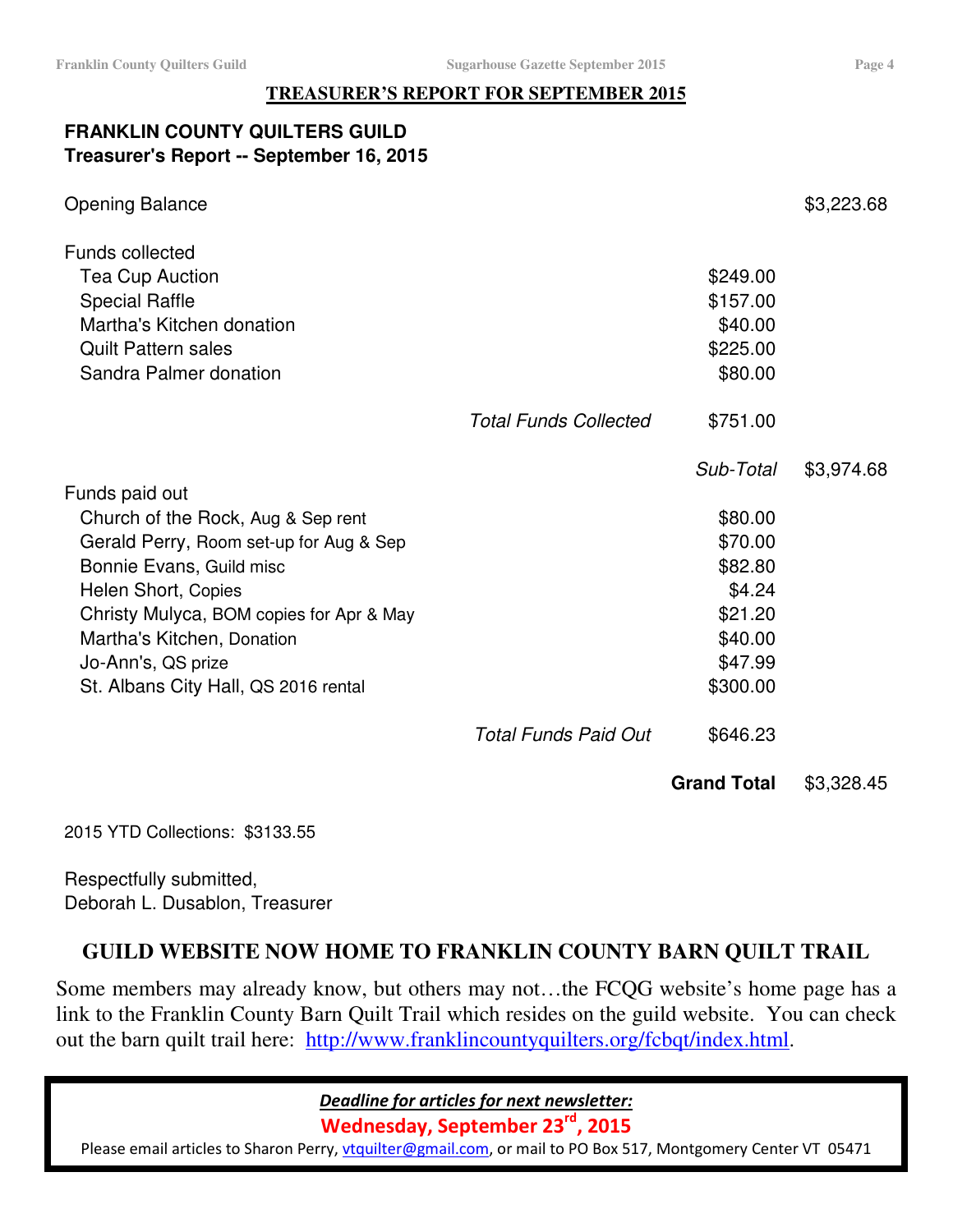

## **TIME TO CELEBRATE**

In February 1991, the Franklin County Quilters Guild was

"born." This membership year marks the guild's  $25<sup>th</sup>$  anniversary.

As the Program Co-Directors, Rose Rixon and Sharon Perry have been busy all summer coming up with some fun ideas to celebrate this milestone. Some of the exciting ways to celebrate include: "surprises" for all members at every monthly meeting; a special birthday drawing each month; and, of course, a "birthday" party in February 2016. There will be "special" opportunities for increasing your chances to win some of the amazing drawings which are planned.

Be sure to come to the September meeting to pick up your very first "surprise" and to learn more

about what Rose and Sharon have planned for the rest of the year! See you on the  $16^{th}$ !!!

## **PAYING YOUR DUES EARLY MIGHT EARN YOU A PRIZE AT THE SEPTEMBER MEETING**

The September meeting marks the start of the 2015- 2016 membership year. Dues will remain at \$15 for the year and are payable at this month's meeting. Char Mulyca remains the Membership Chair, and she will be ready to collect dues at the meeting.

To avoid the long line which usually forms as guild members pay their dues, you can mail the completed membership form, which was emailed to all members, along with a check for \$15 payable to FCQG, to Char Mulyca, 1382 Pleasant View Road, Richford, VT 05476.

Char will have a special surprise for the "Early Bird" registrants. If you have any questions for Char you can email her at ctcquilts@yahoo.com or call her at 848-9072.

## **2015 - 2016 UFO UNFINISHED OBJECT CHALLENGE**

Fill out the attached list (on next page) and return to Kris Bachand at the September meeting, the earliest meeting you can, or e-mail me one at **bachandkris@yahoo.com**.

Here are the rules:

- 1) It must have been started at least a year ago this coming September. If you have been working on it on a regular basis, at least once a month, it's a Work In Progress – not a UFO.
- 2) If you started it a year ago this last November put it on the November line or after. Just to be clear, these are guidelines, I really don't care, and I don't think anyone else will check.
- 3) If you don't know where it is, found it at the bottom of a pile, or you started it more than a year ago I think we can agree it's a UFO. If you started it more than 20 years ago, congratulations, YOU are my favorite!!
- 4) You must show and tell, provide a picture of, or a witness to the completion of the quilt.
- 5) Points will be awarded as follows:
	- a. ONE point to the first person to give me a completed UFO list.
	- b. ONE point for each finished UFO.
	- c. ONE additional point for any UFO shown in the month it is listed.
	- d. ONE additional point if you donate it to one of the charities.
	- e. TWO points for each additional UFO finished in a month.
	- f. FIVE points for anyone who completes every quilt on their list. This could involve some serious strategy on your list making plans.

The participant with the most points after the June 2016 meeting can let me know the name of their favorite quilt shop and I will get you a \$25 gift certificate.

No matter what, the less UFOs there are in the world, the warmer and more beautiful a world it will be. So let's sew!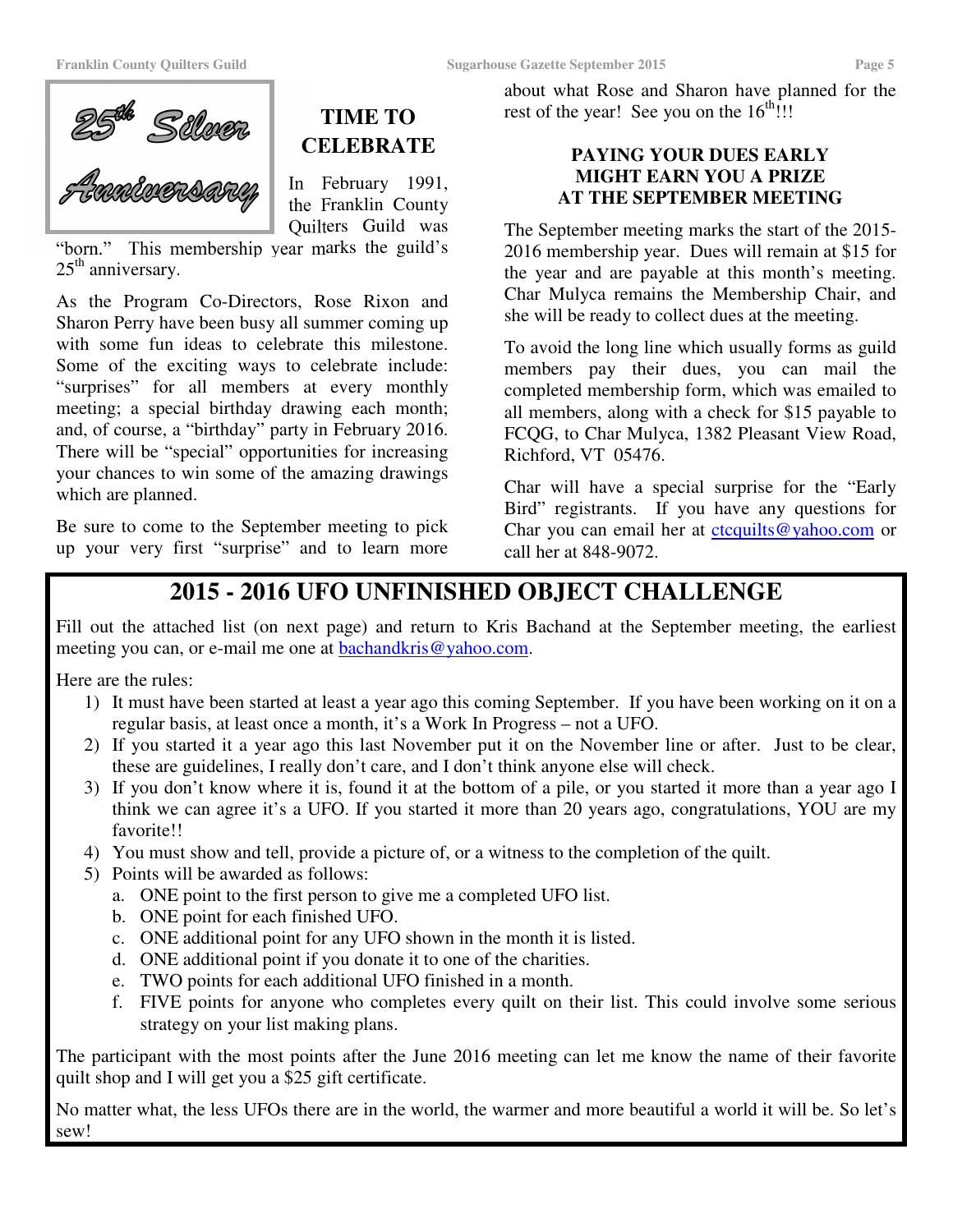| FCQG 2015 - 2016 UFO Challenge                                                                                        |  |
|-----------------------------------------------------------------------------------------------------------------------|--|
|                                                                                                                       |  |
|                                                                                                                       |  |
|                                                                                                                       |  |
|                                                                                                                       |  |
|                                                                                                                       |  |
|                                                                                                                       |  |
|                                                                                                                       |  |
|                                                                                                                       |  |
|                                                                                                                       |  |
|                                                                                                                       |  |
| <u> 1989 - Johann John Stoff, deutscher Stoffen und der Stoffen und der Stoffen und der Stoffen und der Stoffen u</u> |  |
|                                                                                                                       |  |
|                                                                                                                       |  |
|                                                                                                                       |  |
|                                                                                                                       |  |
|                                                                                                                       |  |
|                                                                                                                       |  |
| BARARARARARARARA                                                                                                      |  |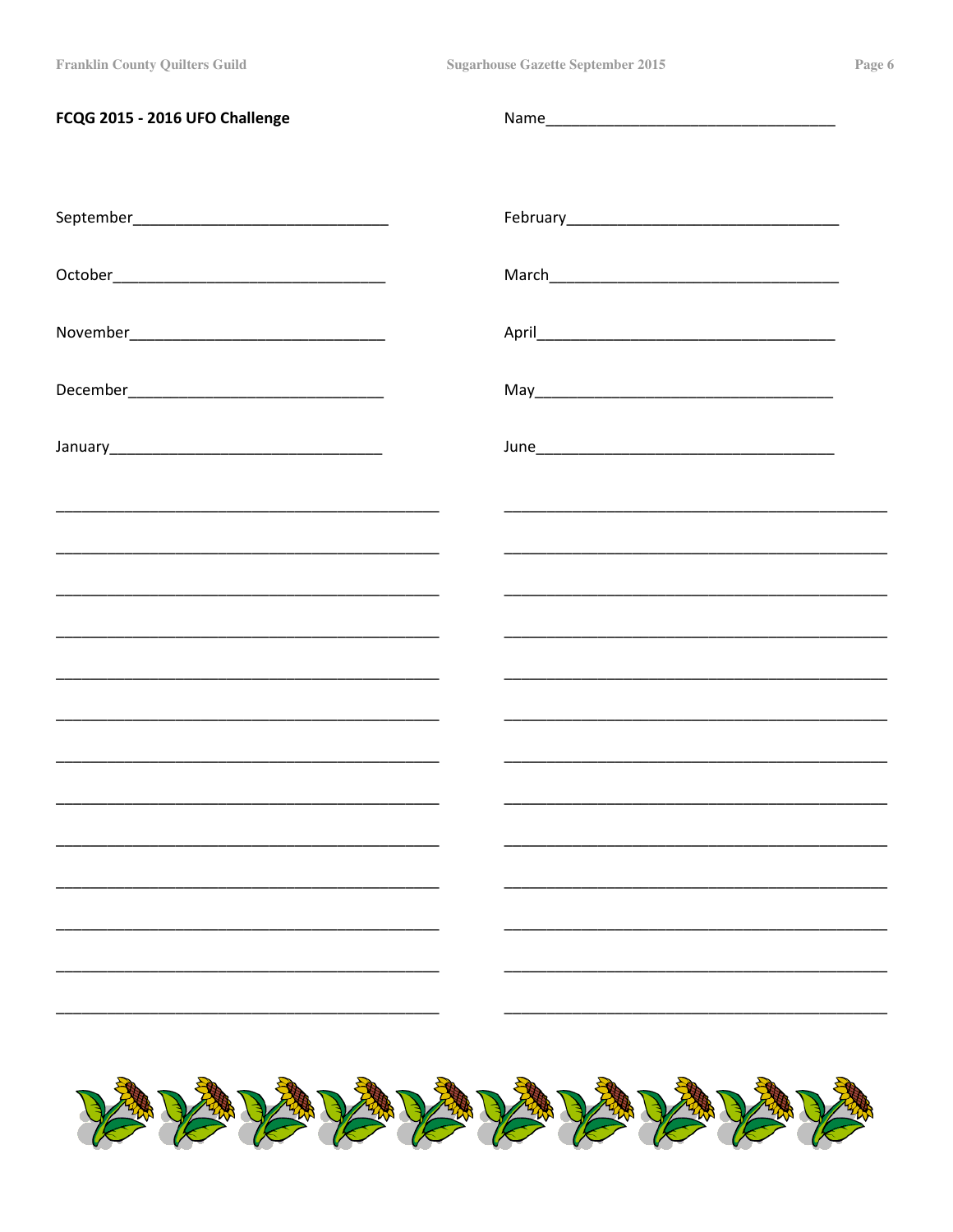## **DO YOU JUST BELONG? Author unknown**

Are you an active member? The kind that would be missed? Or are you content to know your name is on the list?

Do you attend every meeting? And mingle with the crowd? Or do you stay away and then complain long and loud?

When you are asked to lend a hand do you say "yes" real quick? Or pass the chance to share the fun then talk about the clique

So many quilting projects are waiting to be done And all can be accomplished with support from everyone.

Memberships are more than meetings so help with hand and heart Don't just be another member, but take an active part!

Take a minute, think it over…it really won't take long… Are you an active member here? Or do you just belong?

## **QUILTING TIPS**

- Use a felt tip pen to mark the notch when you take the thread end out of a spool for the first time. You'll easily be able to relocate the notch to lock the thread end back in place for storage.
- Use a shallow, opaque plastic storage tub for a quick, portable light table. Place an under-thecupboard switch-on fluorescent light under the inverted tub and begin tracing.
- Loosen the paper backing of fusible web to remove it from appliqué pieces by scoring the paper with a straight pin.
- Use a sticky note to mark the line you will use on your ruler when rotary cutting. The note does not have to be right on the line you want, just close enough to help you distinguish it from the other lines.
- When working with fusible web, slide a paper grocery bag over your ironing board to protect the cover. Cut the bottom out of the bag to make it slide on easily. As you work, rotate the bag to position a clean area at the top.
- Tape a used rotary cutter blade to a flat piece of cardboard with masking or duct tape before discarding so no one will be hurt digging through the trash.
- Do not use fabric softener when pre-washing fabrics or for projects you've appliquéd with fusible web. The agents in the fabric softener may prevent the fusible web from adhering or may loosen your appliqué.
- When you empty a plastic package of sewing machine needles, mark an X on each side of the package with a black marking pen. Store your used needles in the box until it is full and then throw the whole thing away safely.